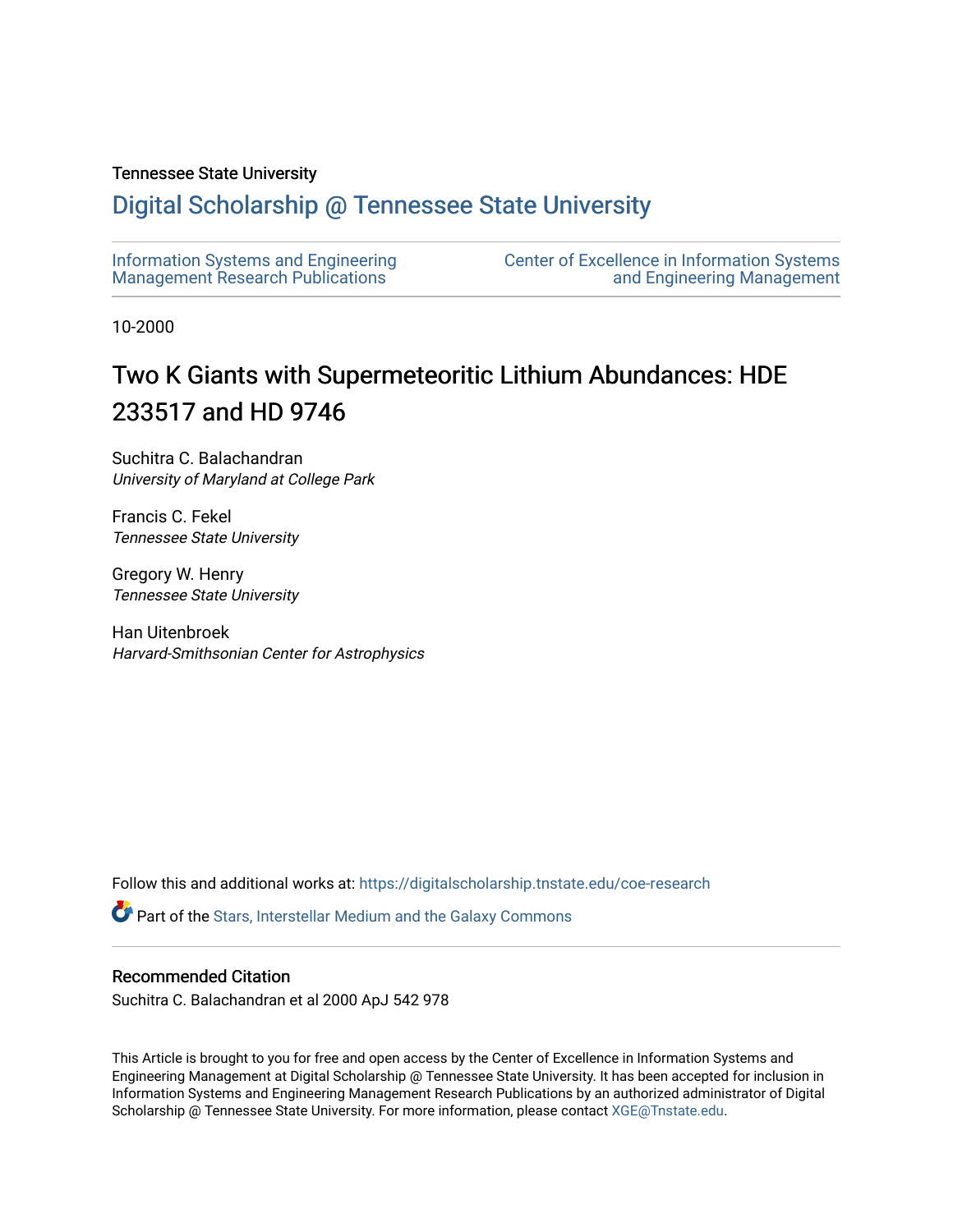### TWO K GIANTS WITH SUPERMETEORITIC LITHIUM ABUNDANCES: HDE 233517 AND HD 9746

SUCHITRA C. BALACHANDRAN<sup>1</sup>

University of Maryland, Department of Astronomy, College Park, MD 20742; suchitra@astro.umd.edu

FRANCIS C. FEKEL<sup>1</sup> AND GREGORY W. HENRY

Center of Excellence in Information Systems, Tennessee State University, 330 10th Avenue North, Nashville, TN 37203 ;

fekel@evans.tsuniv.edu, henry@schwab.tsuniv.edu

AND

HAN UITENBROEK

Harvard-Smithsonian Center for Astrophysics, 60 Garden Street, Cambridge, MA 02138; huitenbroek@cfa.harvard.edu Received 2000 April 3; accepted 2000 June 2

#### ABSTRACT

Two unusual Li-rich K giants, HDE 233517 and HD 9746, have been studied. Optical spectroscopy and photometry have been obtained to determine the fundamental parameters of HDE 233517, a single K2 III with an extremely large infrared excess. The spectra yield  $T_{\text{eff}} = 4475$  K, log  $g = 2.25$ , [Fe/  $[H] = -0.37$ , v sin  $i = 17.6$  km s<sup>-1</sup>, and a non-LTE log  $\epsilon$ (<sup>7</sup>Li) = 4.22. Photometric observations reveal low-amplitude light variability with a period of 47.9 days. Combined with other parameters, this results in a minimum radius of 16.7  $R_{\odot}$  and minimum distance of 617 pc. Comparison of spectra obtained in 1994 and 1996 show profile variations in H $\alpha$  and the Na D lines indicative of changing mass loss. Optical spectra of HD 9746, a chromospherically active giant, were analyzed. The  $T_{\text{eff}} = 4400$  K and The Timercos-based gravity of  $\log a = 2.30$  lead to a non-I TE  $\log e^{(7)}$  i)  $= 3.75$ . The Li abundances revised Hipparcos-based gravity of log  $g = 2.30$  lead to a non-LTE log  $\epsilon$ <sup>(7</sup>Li) = 3.75. The Li abundances in both stars are supermeteoritic. By the inclusion and exclusion of  ${}^{6}Li$  in the syntheses, we show that consistent <sup>7</sup>Li abundances are obtained only when <sup>6</sup>Li is absent in the synthetic fit. This provides evidence for fresh 7Li production and excludes both preservation of primordial Li and planetary accretion as viable scenarios for the formation of Li-rich giants. Both stars lie in close proximity to the red giant luminosity bump supporting the hypothesis that 7Li production is caused by the same mixing mechanism that later results in CN processing and lowers the  ${}^{12}C/{}^{13}C$  ratio to nonstandard values. Subject headings: nuclear reactions, nucleosynthesis, abundances — stars: abundances —

stars: individual (HD 9746, HDE 233517) — stars: late-type

#### 1. INTRODUCTION

Walker & Wolstencroft (1988) listed HDE 233517 as one of several stars with infrared characteristics similar to Vega, indicating the presence of a cool dust disk. It was first investigated extensively by Skinner et al. (1995), who obtained near-infrared photometry, mid-infrared spectra, and a midinfrared image. The agreement of a K dwarf surface-flux model with their observations and the evidence of a resolved dust disk around the star having oxygen-rich and carbon-rich grains of various sizes led them to argue that HDE 233517 is a young, chromospherically active K dwarf rather than a giant. In fact, Skinner et al. (1995) concluded that if HDE 233517 is a giant, it is "possibly the most extraordinary post-main-sequence star so far discovered." Miroshnichenko, Bergner, & Kuratov (1996) obtained optical and near-infrared photometry during a 12 day interval but were unable to detect any photometric variations. From an analysis of its color indices, they concluded that HDE 233517 is a late K dwarf. Fekel et al.'s  $(1996)$  followup optical spectroscopy produced additional results, some of which were at odds with previous conclusions. While they showed that the star has modest Ca II H and K emission, indicative of chromospheric activity, they classified it not as a dwarf but as a K2 III. They also discovered that HDE 233517 is rapidly rotating, having v sin  $i = 15$  km  $s^{-1}$ , but was likely single, showing no significant velocity variations. They found an extremely large log Li abundance of 3.3 and an  $H\alpha$  profile suggesting a stellar wind and mass loss. They argued that  $HDE$  233517 is a post-mainsequence giant putting it in the unusual class of Li-rich giants (Wallerstein & Sneden 1982; Brown et al. 1989; Gratton & D'Antona 1989; Pilachowski, Sneden, & Hudek 1990; Fekel & Balachandran 1993; de la Reza & da Silva 1995).

To examine further the conclusions of Fekel et al. (1996) about this most unusual post-main-sequence giant, we have searched for photometric evidence of rotational modulation; obtained additional radial velocities; remeasured its  $v \sin i$  value; and determined its spectroscopic temperature, gravity, and Fe abundances as well as an improved value of its Li abundance from the resonance and excited Li I lines via LTE and non-LTE analyses. We have also compared profiles of the strong Na D, H $\alpha$ , K I, and Li I lines in two spectra of HDE 233517 taken 2 yr apart and find startling differences in some lines.

These results led to a reanalysis of the Li abundance of HD 9746, another chromospherically active Li-rich K giant (Brown et al. 1989 ; Fekel & Balachandran 1993).

#### 2. NEW OBSERVATIONS AND REDUCTIONS

#### 2.1. Photometry

Beginning with the 1994–1995 season, we placed HDE 233517 on the observing menu of the T3 0.4 m automatic photoelectric telescope (APT) at Fairborn Observatory. The star was observed through Johnson  $B$  and  $V$  filters in

<sup>&</sup>lt;sup>1</sup> Visiting Astronomer, Kitt Peak National Observatory, National Optical Astronomy Observatories, operated by the Association of Universities for Research in Astronomy, Inc., under contract to the National Science Foundation.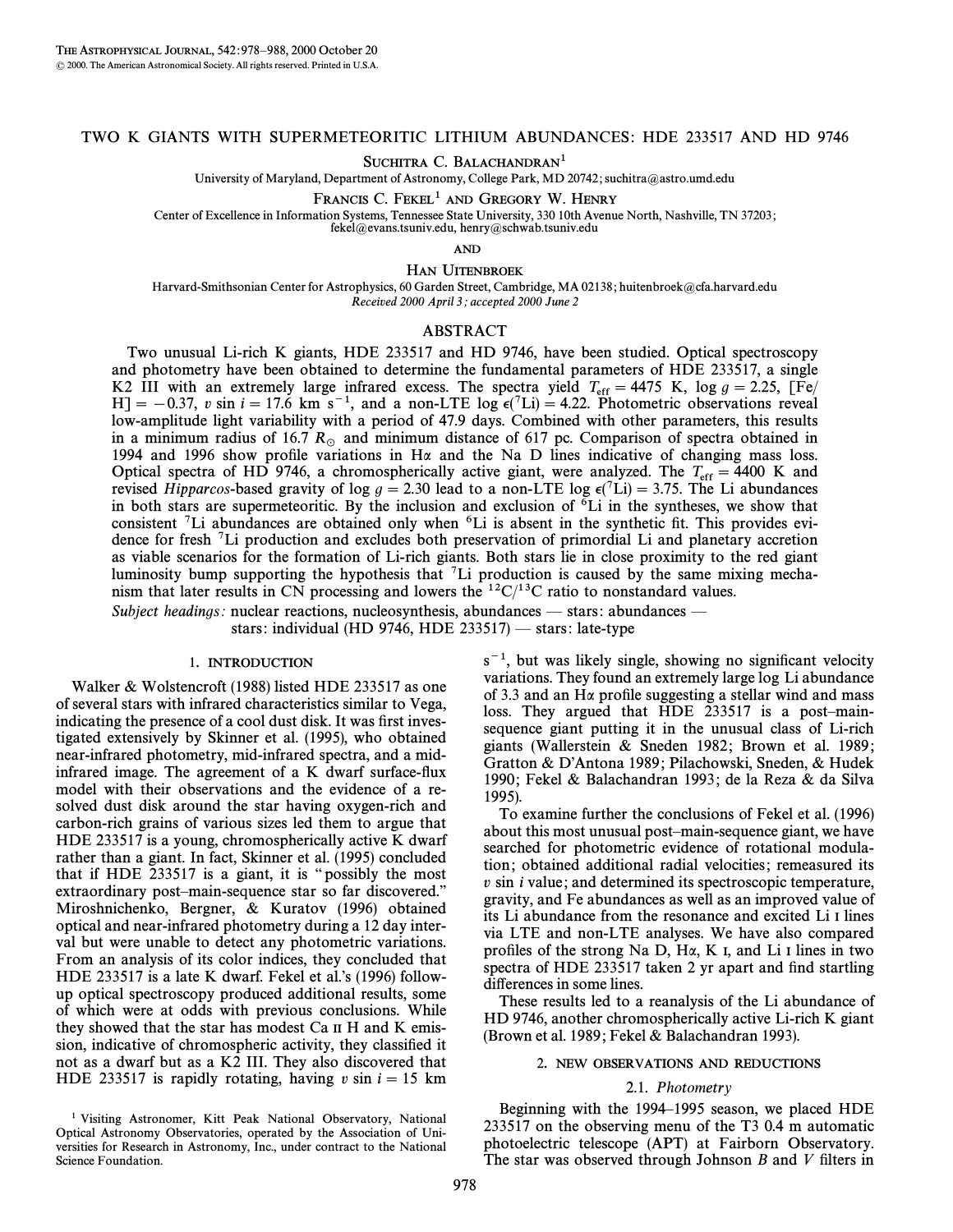our standard group sequence for differential photometry: K, S, C, V, C, V, C, V, C, S, K, where K is a check star  $(HD)$ 69682:  $V = 6.50, B - V = 0.29, F0$  V), S is a sky position, C is the comparison star (HD 70295:  $V = 8.8$ ,  $B - V = 0.7$ , K0), and V is HDE 233517. A focal-plane diaphragm with a 40" diameter was employed to exclude the light of 9.0 mag HD 233520, located only 55" from HDE 233517.

The average of the  $V - C$  and  $K - C$  differential magnitudes within each group sequence was formed and treated as single observation thereafter. We used nightly extinction coefficients and yearly mean transformation coefficients, all determined from nightly observations of standard stars, to correct the differential magnitudes for extinction and transform them to the Johnson UBV system. The external precision of a single observation, defined as the standard deviation of a single group mean from the seasonal mean magnitude, is typically 0.003–0.004 mag for constant pairs of stars (Henry 1995a). Further details about the telescope, precision photometer, automated data acquisition, and reduction and precision of the observations can be found in Henry (1995a, 1995b, 1996).

#### 2.2. Spectroscopy

High-resolution echelle spectra of HDE 233517 were acquired at the 4 m Kitt Peak National Observatory (KPNO) telescope with the Cassegrain echelle spectrograph on 1994 November 17 and 1996 November 24. The former was a single 15 minute exposure, the latter consisted of two spectra of 10 minutes each. The spectrograph set up in the two cases was identical. The long-focus red camera was used with the  $58°.5$  echelle grating and the 226-1 crossdisperser. A red GG-495 filter was used to cut off short wavelengths. The spectral resolution was  $R = 35,000$ .

The spectra were reduced with standard IRAF routines. The bias level was subtracted, the spectra were flat-fielded, cosmic rays were removed, and the individual orders were extracted. The wavelength scale was established with a Th-Ar comparison spectrum. The 1994 spectrum has 20 orders extending from 5550 to 8750  $\AA$ . The 1996 spectrum has 23 orders extending from 5050 to 8300 A.

Between 1996 October and 1999 October, four additional spectra of HDE 233517 were obtained with the KPNO coudé feed telescope and coudé spectrograph and a TI CCD detector. The observations are centered at a wavelength of 6430 Å and have a wavelength range of about 80 Å and a resolution of  $0.21$  Å. Bias subtraction, flat-field division, wavelength calibration, and continuum rectification were performed on the raw spectra with the programs in IRAF. Th-Ar comparison spectra were obtained each night at intervals of  $1-2$  hr to ensure an accurate wavelength calibration.

With the coudé feed telescope plus the same spectrograph and detector combination used for the observations of HDE 233517, one spectrum of HD 9746 in the 6103.6  $\AA$  Li I excited-line region was obtained on 1997 July 4 with a resolution of  $0.21$  A and a signal-to-noise ratio of  $250:1$ .

#### 3. HDE 233517: ANALYSIS AND RESULTS

#### 3.1. Photometry

A total of 338 group observations were acquired by the APT during four observing seasons. Comparison of the  $V - C$  and  $K - C$  differential magnitudes reveals that both HDE 233517 and the K0 comparison star HD 70295 are new, low-amplitude variables. Little is known about HD 70295 other than its K0 spectral classification and low proper motion. Our  $K - C$  differential magnitudes suggest a period of about  $138 \pm 5$  days and an amplitude between 0.01 and 0.02 mag for HD 70295. Consequently, we formed  $V - K$  differential magnitudes to analyze the light variations of HDE 233517 against the constant check star. Because the 65 observations in the second  $(1995-1996)$  observing season, extending from JD 2,449,984 to JD 2,450,219, showed the most coherent light variation, we restrict the present analysis to that season. The same periodicity was present in the first observing season, while no significant periodicity was detectable in the third and fourth seasons because the photometric amplitude became too small.

Separate periodogram analyses of the  $B$  and  $V$  observations from the second season gave periods of  $48.5 \pm 0.8$ and  $47.0 \pm 1.0$  days, respectively, for HDE 233517. The weighted mean of these two determinations is  $47.9 \pm 0.6$ days (Table 1). Figure 1 shows the  $V$  observations plotted modulo the 47.9 day period. A least-squares sine fit to the data in Figure 1 gives a full amplitude of  $0.020 \pm 0.003$  mag.

#### 3.2. Radial Velocity

Radial velocities relative to the IAU radial velocity standards HR 1283 or HR 3145 were determined from our four coude spectra with the IRAF cross-correlation program FXCOR (Fitzpatrick 1993). Velocities of the standards were adopted from Scarfe, Batten, & Fletcher (1990). Combined



FIG. 1.-Johnson V APT observations of HDE 233517 from the 1995-1996 observing season plotted against the 47.9 day photometric period. The continuous curve is the least-squares sine fit to the observations and has an amplitude of  $0.020 \pm 0.003$  mag.

TABLE 1 BASIC PROPERTIES OF HDE 233517 AND HD 9746

| Parameter                        | HDE 233517        | HD 9746                   |
|----------------------------------|-------------------|---------------------------|
| $V$ (mag)                        | 9.72 <sup>a</sup> | 5.92 <sup>b</sup>         |
| $B-V$ (mag)                      | 1.32 <sup>a</sup> | 1.21 <sup>b</sup>         |
| Spectral type                    | $K2$ $IIIa$       | $K1$ $IIIc$               |
| $V_r$ (km s <sup>-1</sup> )      | $46.2 + 0.1d$     | $-42.6^{\circ}$           |
| $v \sin i$ (km s <sup>-1</sup> ) | $17.6 \pm 1.0^d$  | $9.0 + 1.0^{\circ}$       |
| $P_{\rm rot}$ (days)             | $47.9 + 0.6^d$    | $76.0 + 1.3$ <sup>f</sup> |

a Fekel et al. 1996.

**b** Nicolet 1978.

c Fekel & Balachandran 1993.

d This paper.

e Fekel 1997.

f Strassmeier & Hall 1988.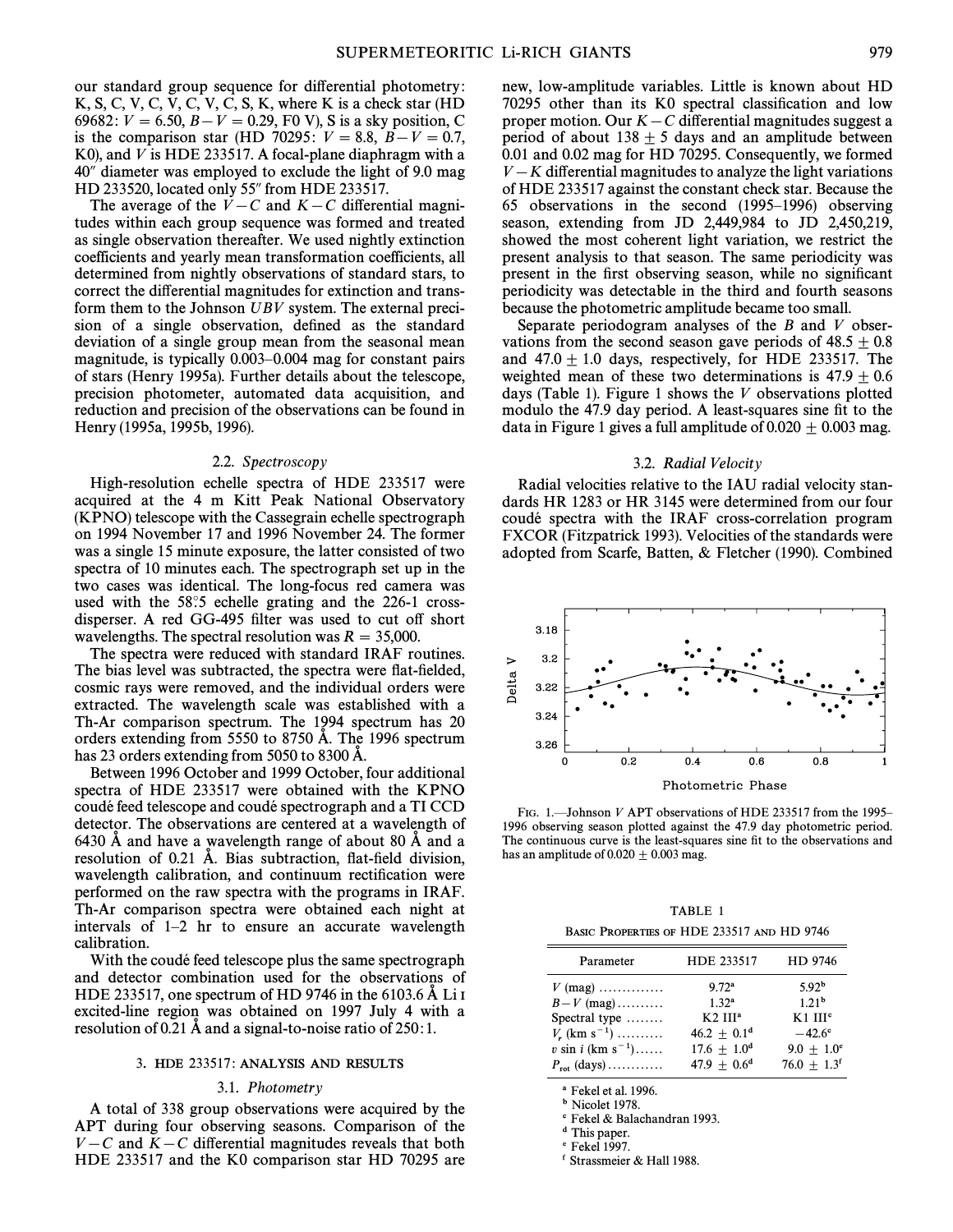with the eight velocities obtained by Fekel et al. (1996), the four new velocities extend the date range to 5.5 yr, from 1994 April to 1999 October (Table 2). The mean velocity is  $46.2 \pm 0.1$  km s<sup>-1</sup> (Table 1), and there continues to be no evidence of velocity variability. Thus, our additional velocities support the conclusion of Fekel et al. (1996) that HDE 233517 is a single star.

#### 3.3. Projected Rotational Velocity

The v sin *i* value of HDE 233517 was determined by following the procedure of Fekel (1997). For each of the seven coude feed spectra obtained at  $6430$  Å (Table 2), the FWHM of several moderate strength lines was measured and the results averaged. An instrumental broadening of  $0.21$  Å was removed from the measured mean broadening by taking the square root of the difference between the squares of the stellar- and comparison-line measurements, resulting in the intrinsic stellar broadening. Next Fekel's (1997) calibration polynomial was used to convert this broadening in angstroms into a total line broadening in km  $s^{-1}$ . Finally, the macroturbulence, assumed to be 3 km  $s^{-1}$ , was removed by taking the square root of the difference of the squares, resulting in the projected rotational velocity. The mean projected rotational velocity is 17.6 km  $s^{-1}$  with an estimated uncertainty of 1.0 km  $s^{-1}$ . Listed in Table 1, this value supersedes the one determined by Fekel et al. (1996).

#### 3.4. Line Profiles

Fekel et al. (1996) commented on the unusual H $\alpha$  line profile of HDE 233517. They compared an  $H\alpha$  region spectrum of HDE 233517 to the same region in the rotationally broadened spectrum of  $\alpha$  Ari (K2 III) and found that while all other lines matched well, the H $\alpha$  line of HDE 233517 was far broader than that of  $\alpha$  Ari. The H $\alpha$  feature of HDE 233517 was also asymmetric with a blueshifted core and a modest blueshifted emission peak. Fekel et al. (1996) noted that the line profile was similar to that of the supergiant  $\epsilon$ Gem (Mallik 1993; Eaton 1995). The line shape of the latter is attributed to an expanding chromospheric wind with mass outflow in the range of  $10^{-8}$  to  $10^{-9}$   $M_{\odot}$  yr<sup>-1</sup>.<br>Since the dispersions of the 1994 and 1996 echelle

Since the dispersions of the 1994 and 1996 echelle spectra are identical, a search for possible temporal variations in line profiles is greatly simplified. A comparison of the H $\alpha$ lines in the two spectra (Fig.  $2a$ ) shows that the profiles are

| TABLE 2                         |  |  |  |
|---------------------------------|--|--|--|
| RADIAL VELOCITIES OF HDE 233517 |  |  |  |

| Date<br>$(HJD - 2,400,000)$ | Radial Velocity<br>$(km s^{-1})$ | Wavelength Region<br>(A) |
|-----------------------------|----------------------------------|--------------------------|
| 49,444.656                  | 46.5                             | 5800-9400                |
| $49,622.012$                | 46.0                             | 6430                     |
| $49,675,009$                | 46.1                             | 6565                     |
| 49,676.994                  | 46.4                             | 6430                     |
| 49,678,027                  | 46.2                             | 6695                     |
| 49,833.718                  | 46.4                             | 6430                     |
| 49,836.737                  | 47.2                             | 3950                     |
| 49,838.660                  | 46.2                             | 3950                     |
| $50,366.023$                | 45.6                             | 6430                     |
| 50,367.018                  | 45.6                             | 6430                     |
| 50,833.853                  | 46.1                             | 6430                     |
| $51,476.026 \ldots$         | 46.2                             | 6430                     |



FIG. 2 $\rightarrow$  (a) H $\alpha$  and (b) Na D lines from the 1994 (solid line) and 1996 (dotted line) spectra of HDE 233517 are compared. Each difference spectrum is shown multiplied by a scale factor and vertically displaced.

significantly different. The 1996 spectrum has a deeper and broader Ha feature compared to the 1994 spectrum. The blue wing rising above the continuum in the 1994 spectrum is absent in the 1996 spectrum. In addition, although both profiles are clearly asymmetric, the sharp change in the profile redward of line minimum in the 1994 spectrum is not seen in the 1996 spectrum. Figure  $2a$  also shows the difference between the 1994 and 1996 spectra. Two components are seen in the difference, with additional absorption centered at roughly  $-32$  and  $+36$  km s<sup>-1</sup> with respect to the central wavelength of the H $\alpha$  line at 6562.81 Å, with the redward component being the stronger of the two.

The Na D lines of our 1994 and 1996 spectra are shown in Figure 2b. Each photospheric Na  $D$  line is flanked on the blueward side by an additional absorption line. The satellite features are displaced roughly  $-46.5$  km s<sup>-1</sup> from the central wavelengths of the photospheric Na D lines. Fekel et al. (1996) noted that the blueshifted absorption lines are narrow, their velocities closely correspond to the local standard of rest, and their equivalent widths are consistent with a distance of a few hundred parsecs as inferred from interstellar medium (ISM) absorption (Hobbs 1974). For those reasons they concluded that the sharp features are of interstellar rather than stellar origin. We concur and further note that the sharp lines cancel out fully when the 1994 and 1996 spectra are differenced (Fig. 2b), as may be expected for interstellar lines. However, just as in the case of  $H\alpha$ , two components are seen in the Na D differenced spectrum: one is at roughly  $-24$  to  $-25$  km s<sup>-1</sup> from the nominal line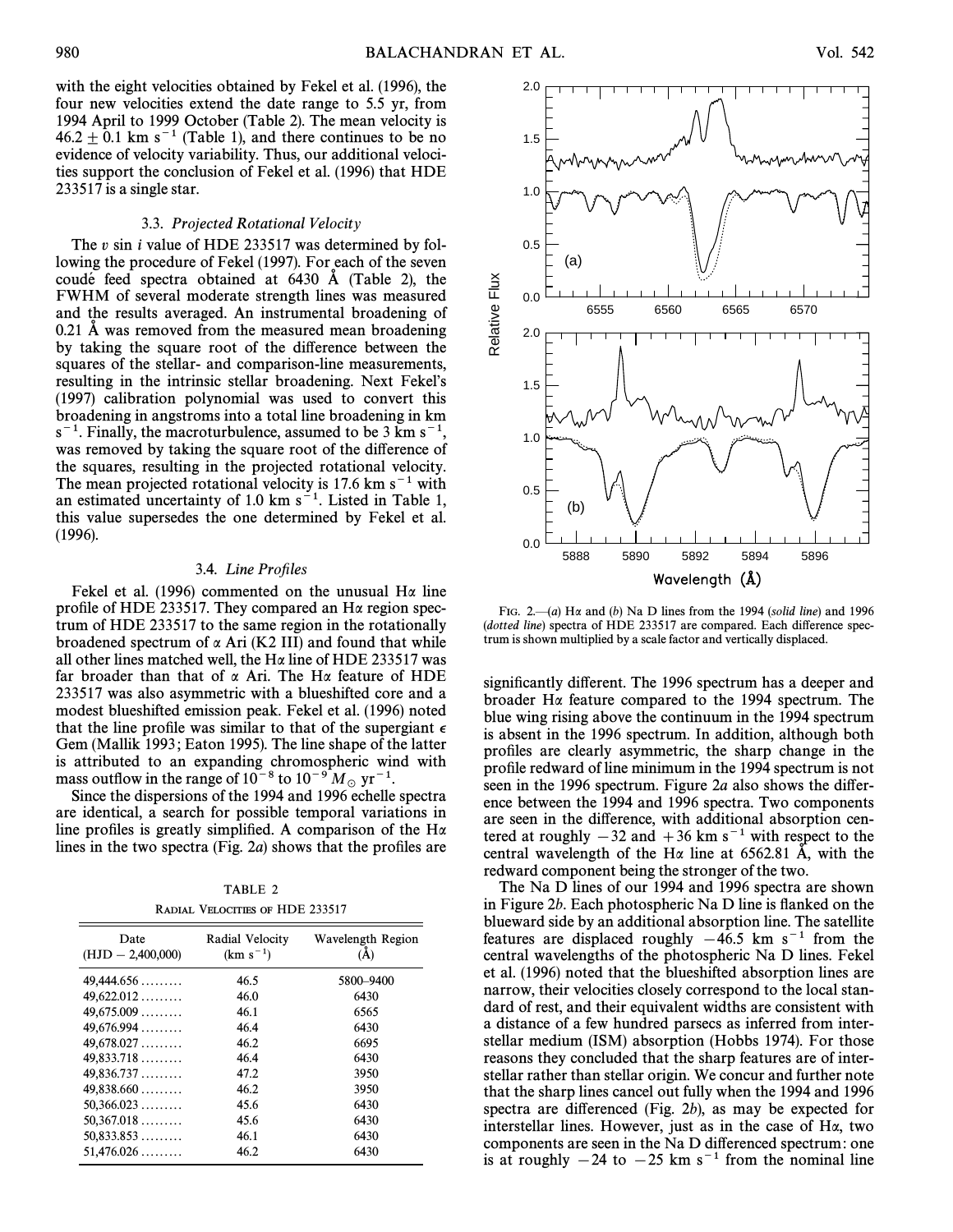center, similar to that seen in  $H\alpha$ , and the other is broader and displaced only about  $+10$  km s<sup>-1</sup> from the nominal central wavelength.

No differences in line profiles are seen in any other features. In particular, we carefully examined the Li I resonance line at  $6707.8$  Å and the K I resonance line at 7699.0 A.

#### 3.5. Atmospheric Parameters

The effective temperature  $(T_{\text{eff}})$ , gravity (log g), and microturbulent velocity  $(\xi)$  of HDE 233517, all parameters required for an abundance analysis, were determined spectroscopically. The equivalent widths of 49 Fe I and seven Fe II lines between  $6000$  and  $7800$  Å were measured in the 1994 spectrum. Solar oscillator strengths were derived for these lines by measuring their equivalent widths in the digital version of the Solar Flux Atlas (Kurucz et al. 1984) and requiring them to produce the solar Fe abundance of log  $\epsilon$ (Fe) = 7.52 with the Kurucz solar model ( $T_{\text{eff}}$  = 5770<br>K log  $a = 4.4$  no convective overshoot). A recently model K, log  $q = 4.4$ , no convective overshoot). A recently modified version of the standard program MOOG (Sneden 1973) was used in the abundance analysis. The effective temperature and microturbulent velocity were determined by requiring a zero slope for the Fe abundance from Fe I lines as a function of the lower excitation potential of the line and as a function of the equivalent width of the line, respectively. The gravity was determined by requiring the mean Fe abundance derived from Fe I and Fe II lines to be the same. These steps were done iteratively until a solution satisfying the above conditions was found simultaneously for all three parameters. The results are  $T_{\text{eff}} = 4500 \pm 100$  K,  $\log g = 2.3 \pm 0.2$ , and  $\xi = 1.8 \pm 0.1$  km s<sup>-1</sup>. The errors in  $T_{\rm eff}$  and  $\xi$  are based on 1  $\sigma$  errors of the slopes described above. The error in log g is based on the 1  $\sigma$  error of the mean Fe II abundance.

Analysis of the 1996 spectrum produced a best fit for  $T_{\rm eff} = 4450 \pm 100$  K, log  $g = 2.2 \pm 0.2$ , and  $\zeta = 1.9 \pm 0.1$  $km s<sup>-1</sup>$ . Given the uncertainties, the results are identical to those of the 1994 spectrum; in particular, there is no  $T_{\text{eff}}$ change in the atmosphere of HDE 233517. The average temperature, gravity, and microturbulent velocity derived from the two spectra (Table 3) were adopted in the subsequent analysis.

#### 3.6. Metallicities

The large wavelength coverage in the echelle spectrum of HDE 233517 allowed us to determine two key metallicities.

The 49 Fe I lines measured in the 1994 spectrum gave an Fe abundance  $[Fe/H] = -0.36 \pm 0.03$ , in agreement with seven Fe II lines, which gave  $[Fe/H] = -0.36 \pm 0.12$ . Forty-six Fe I lines were measured in the 1996 spectrum. These gave an Fe abundance of  $[Fe/H] = -0.39 \pm 0.03$ , and five Fe II lines gave  $[Fe/H] = -0.33 \pm 0.10$ . Our mean

TABLE 3 ATMOSPHERIC PARAMETERS AND METALLICITY

| Parameter                   | HDE 233517     | HD 9746       |
|-----------------------------|----------------|---------------|
| $T_{\rm eff}$ (K)           | $4475 + 100$   | $4400 + 150$  |
| $\log g$                    | $2.25 + 0.20$  | $2.3 + 0.2$   |
| $\xi$ (km s <sup>-1</sup> ) | $1.85 + 0.10$  | 1.5 (assumed) |
| $[Fe/H]$                    | $-0.37 + 0.03$ | .             |
| $\lceil Ca/H \rceil$        | $-0.32 + 0.08$ |               |

values of the effective temperature, gravity, and Fe abundance of HDE 233517 corroborate Fekel et al.'s (1996) estimate that the spectrum of the star resembles  $\alpha$  Ari (K2 III).

The equivalent widths of eight Ca I lines were measured from the 1994 spectrum. Their oscillator strengths were derived from the solar spectrum with  $log \epsilon(Ca/H) = 6.36$ . From these lines, the calcium abundance of HDE 233517 was determined to be  $\text{[Ca/H]} = -0.32 \pm 0.08, \text{[Ca/}$  $Fe$ ] = 0.05  $\pm$  0.10. We caution that many of the measured Ca I lines are very strong; only one line has an equivalent width of less than 100  $mA$ , while the remaining equivalent widths range between  $108$  and  $283$  mÅ. Therefore, the calcium abundance may be somewhat more uncertain than this formal error. Table 3 lists the Ca abundance and the mean Fe abundance.

#### 3.7. Lithium

#### 3.7.1. LTE Abundance Analysis

The Li abundance in HDE 233517 was determined via spectral synthesis from both the Li<sub>I</sub> resonance line at 6707.8  $\AA$  and the excited line at 6103.6  $\AA$ . The major contribution to both these Li features comes from the more abundant  ${}^{7}Li$  isotope.  ${}^{7}Li$  has a significant big bang component, but the lighter, more fragile isotope, <sup>6</sup>Li, is formed principally by spallation reactions in cosmic rays. The current solar neighborhood ISM has a <sup>7</sup>Li/<sup>6</sup>Li ratio of  $\approx 10$ (Lemoine, Ferlet, & Vidal-Madjar 1995), which is well matched by the meteoritic ratio of 12 (Anders & Grevesse 1989). In the absence of significant Li depletion, stellar Li I features contain contributions from both  ${}^{7}Li$  and  ${}^{6}Li$  components. Any depletion of  ${}^{7}Li$  is expected to be accompanied by the complete destruction of  ${}^6$ Li. We determined the 7Li abundance of HDE 233517 under conditions of LTE in two ways: first, by assuming the ISM ratio of  ${}^{7}Li/{}^{6}Li=10$ [hereafter referred to as  $Li(6+7)$ ], which implies that no <sup>7</sup>Li destruction has occurred, and second, by assuming no contribution from  ${}^{6}$ Li [hereafter referred to as Li(7)].

The Li I  $\lambda$ 6707.8 resonance line consists of a doublet split by fine structure. The wavelengths of the components were taken from Meissner, Murdie, & Skelson (1948), and the oscillator strengths were adopted from the lifetime measurements of Gaupp, Kuske, & Andra (1982). The oscillator strengths of <sup>6</sup>Li were scaled to the ISM  $\frac{7 \text{Li}}{6 \text{Li}}$  ratio of 10. The synthetic fit used v sin  $i=17.6$  km s<sup>-1</sup> and a 2 pixel Gaussian broadening of  $0.2$  Å. The Li abundance from the resonance line is log  $\epsilon$ (<sup>7</sup>Li) = 3.30  $\pm$  0.14. The error results from an uncertainty of  $\pm 0.10$  dex in the fit, estimated by eye, combined with the errors in the model atmosphere parameters (mainly in  $T_{\text{eff}}$ ). The best fit to the 1996 spec-<br>trum vielded an Li abundance of log  $c^{7}$ Li) – 3.35 + 0.14 trum yielded an Li abundance of log  $\epsilon$ (<sup>7</sup>Li) = 3.35  $\pm$  0.14, nearly identical to the 1994 result. An overlay of the two spectral lines shows essentially no difference in their profiles. We adopt the mean abundance  $\log \epsilon$ (<sup>7</sup>Li) = 3.32  $\pm$  0.14 for the Li(6+7) abundance from the resonance line. With no contribution from <sup>6</sup>Li, the Li I resonance line is best fitted with an Li abundance of  $\log \epsilon$ (<sup>7</sup>Li) = 4.20  $\pm$  0.14. The 1996 spectrum is best fitted with  $\log \epsilon$ (<sup>7</sup>Li) = 4.25  $\pm$  0.14 for a mean abundance of  $\log \epsilon$ (<sup>7</sup>Li) = 4.22 + 0.14.

In a previous analysis of HDE 233517, Fekel et al. (1996) determined a log Li abundance of 3.3. That value was obtained from an equivalent-width analysis of the Li I resonance line with curves of growth generated for dwarfs (Soderblom et al. 1993) and is therefore more uncertain.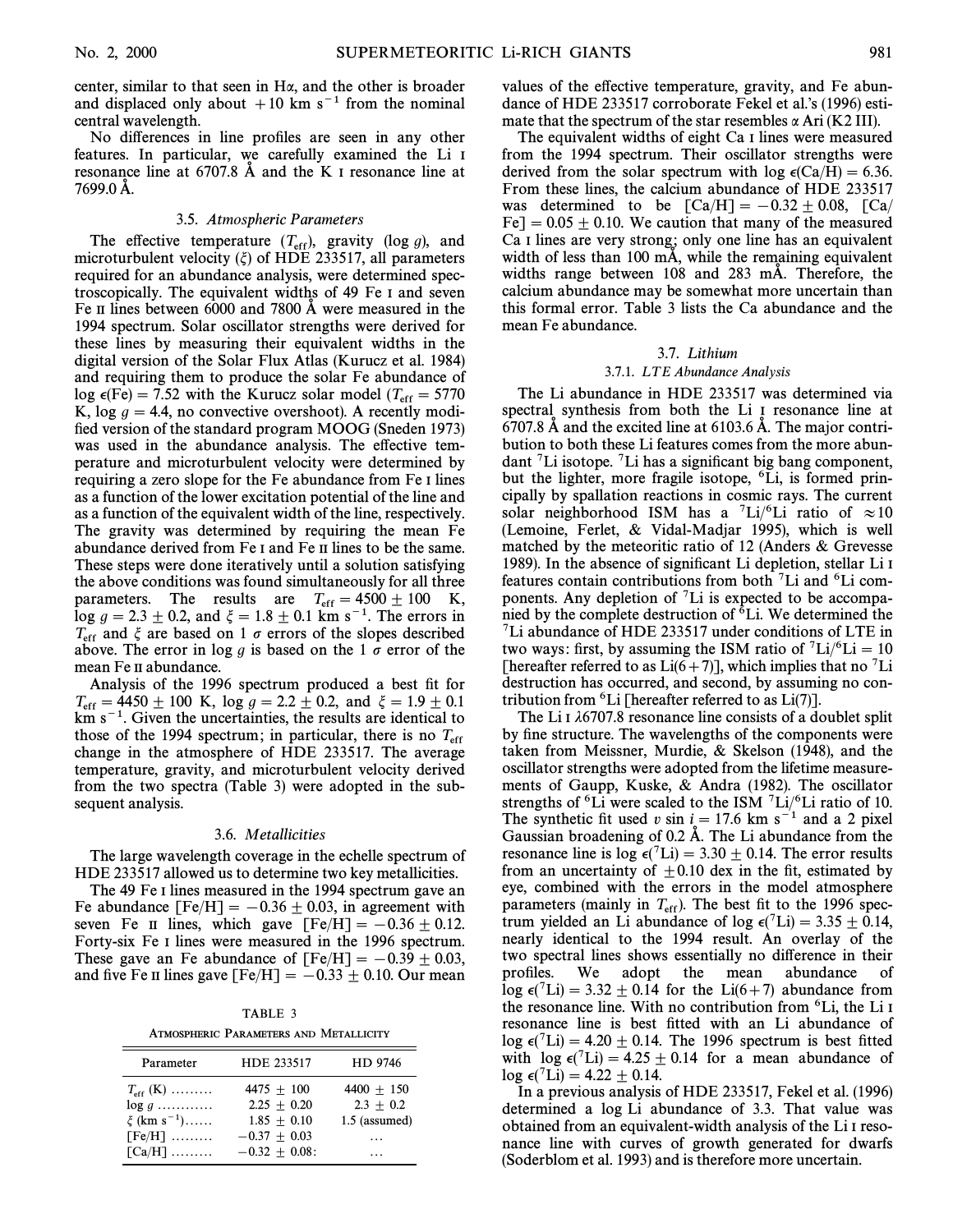TABLE 4 Li I EQUIVALENT WIDTHS FROM SPECTRAL SYNTHESIS

| <b>WAVELENGTH</b> |                         | <b>EQUIVALENT WIDTH</b><br>$(m\AA)$ |            |
|-------------------|-------------------------|-------------------------------------|------------|
| $\mathring{A}$    | HDE 233517 <sup>a</sup> | HDE 233517 <sup>b</sup>             | HD 9746    |
| 6707.8<br>6103.6  | 528<br>231              | 546<br>239                          | 455<br>161 |

From 1994 spectrum.

**b** From 1996 spectrum.

In most late-type giants with typical Li abundances, the  $\lambda$ 6707.8 resonance line is the only measurable feature. In giants with large resonance-line equivalent widths, however, the Li I  $\lambda$ 6103.6 excited feature can also be analyzed. The excited feature is on the wing of an Fe I line, which is at the red end of an Fe I, Ca I, Fe I, Fe I quartet. The wavelengths of the Fe I and Ca I features were taken from Moore, Minnaert,  $&$  Houtgast (1966), with those of the Fe I lines verified from the list of Nave et al. (1994). Oscillator strengths for the four lines were determined by forcing them to fit the solar spectrum with the standard solar abundances for Fe and Ca listed above. Since the Li I resonance feature at  $6707.8$  Å in the solar spectrum is itself minute, the excited feature has no significant contribution to the Fe I, Ca I, Fe I, Fe I quartet, and it was neglected in the fit. The  ${}^{7}$ Li wavelengths and oscillator strengths are taken from the NIST Atomic Spectra database (Fuhr et al. 1999<sup>2</sup>). The <sup>6</sup>Li wavelengths were estimated from the resonance-line wavelengths by assuming  $\Delta v/v =$  constant. As before, the <sup>6</sup>Li oscillator strengths were scaled to the ISM  ${}^{7}$ Li/<sup>6</sup>Li ratio of 10. With the <sup>6</sup>Li contribution, the abundance is  $\log \epsilon$ (<sup>7</sup>Li) = 3.85  $\pm$  0.14. Without <sup>6</sup>Li, the abundance is  $\log \epsilon$ <sup>(7</sup>Li) = 4.00  $\pm$  0.14, where the errors include errors in the model atmosphere parameters. The results are identical for the 1996 spectrum. Table 4 lists the equivalent widths of the Li I resonance and excited lines as determined from spectral syntheses of the 1994 and 1996 spectra. The various Li abundance results are summarized in Table 5.

We note several aspects of these results. All the Li abundance values equal or exceed the meteoritic value of  $log \epsilon(Li) = 3.3$  (Anders & Grevesse 1989). The Li(7) abundances, derived from the resonance and excited features, are in close agreement within the errors, but the  $Li(6+7)$  abundances differ significantly. For each spectral feature, the difference between the Li(7) and Li(6+7) abundances is larger than the input  ${}^{7}Li/{}^{6}Li$  ratio of 10. Although the difference is only slightly larger (0.15 dex) for the abundances from the excited line, the difference is much larger (0.90 dex) for the abundances from the resonance line, suggesting that saturation effects are involved. Note that the abundance errors listed in Table 5 include systematic and random errors. Both the resonance and excited line based abundances increase or decrease in the same direction when systematic errors come into play, and therefore the  $Li(6+7)$  abundance discrepancy is more significant than the total errors on the final values suggest.

#### 3.7.2. Abundance Discrepancy

The closer agreement between the Li(7) abundances measured from the resonance and excited features argues that all 6Li has been destroyed in HDE 233517. This, coupled with the supermeteoritic value of the  $Li(7)$  abundance, has significant implications for the production of Li in Li-rich giants. Before we discuss these, we investigate possible explanations for the discrepant  $Li(6+7)$  abundances.

Is the Li<sub>I</sub> excited line contaminated? The large abundances yielded by this line lead to an immediate question : is it contaminated by a line that is weak and has negligible contribution in the solar spectrum, but becomes very strong in the low gravity of the giant leading to an overestimate of the Li I contribution by its exclusion from the synthesis ? To check this, we analyzed a spectrum of Arcturus, obtained during the 1996 November KPNO observing run, using  $T_{\rm eff} = 4300$  K,  $\log g = 1.8$ ,  $[Fe/H] = -0.5$ , and  $[Ca/H]$  $\overline{Fe}$  = +0.3 (Peterson, Dalle Ore, & Kurucz 1993) for the synthesis. Because both destruction and dilution lead to the extensive loss of Li in Arcturus, the Li I excited line does not contribute to the quartet feature. We found the observed line quartet to be well fit with the Fe I and Ca I lines alone, and there is no additional feature of the magnitude predicted by the abundance difference between the Li  $I(6+7)$  resonance and excited values. The simple explanation that the large excited-line abundance is in error is thus eliminated.

Is the Li I resonance line too weak? A decrease in the strength of the resonance line may be caused, for example, by chromospheric emission filling in the feature. HDE 233517 shows modest Ca II H and K emission (Fekel et al. 1996). To examine this possibility more closely, we compared the spectrum of HDE 233517 to that of Arcturus. The slightly lower temperature and metallicity of Arcturus combine to produce neutral metal lines whose strengths are identical to those of HDE 233517. We examined the Na I D lines and the K I resonance line to look for evidence of chromospheric filling in. Figure  $3a$  shows the Na I D lines and Figure 3b the K I resonance line of HDE 233517 compared with the broadened spectrum of Arcturus. Note that the photospheric lines are well matched ; the exceptions in the K I region are all telluric features. In particular, the

2 See http ://physics.nist.gov/asd.

| TABLE 5                        |
|--------------------------------|
| log <sup>7</sup> Li ABUNDANCES |

|                  |                | <b>LTE</b>       |                  |                  | NON-LTE          |
|------------------|----------------|------------------|------------------|------------------|------------------|
| <b>STAR</b>      | <b>ISOTOPE</b> | $\lambda$ 6707.8 | $\lambda$ 6103.6 | $\lambda$ 6707.8 | $\lambda$ 6103.6 |
| $HDE$ 233517     | $6 + 7$        | $3.32 + 0.14$    | $3.85 + 0.14$    | $\cdots$         | $\cdots$         |
|                  | 7              | $4.22 + 0.18$    | $4.00 + 0.14$    | $4.22 + 0.11$    | $4.22 + 0.11$    |
| $HD\,9746\ldots$ | $6 + 7$        | $3.00 + 0.18$    | $3.40 + 0.18$    | $\cdots$         | $\cdots$         |
|                  | 7              | $3.85 + 0.18$    | $3.50 + 0.18$    | $3.75 + 0.16$    | $3.75 + 0.16$    |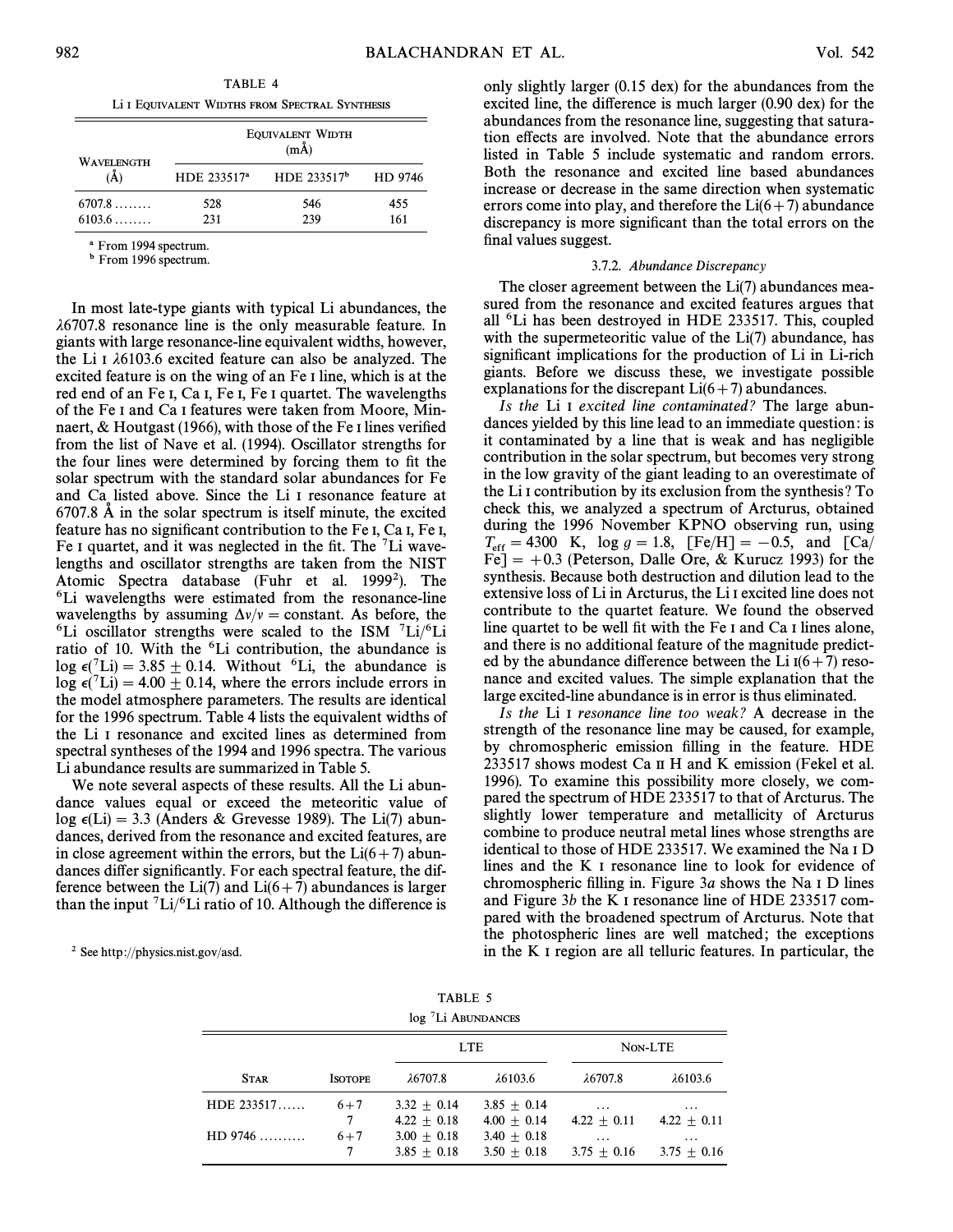

FIG. 3. $-(a)$  Na D lines from the 1994 spectrum (solid line) of HDE 233517 compared with a rotationally broadened spectrum of Arcturus (dotted line). Blueshifted components not matched by the Arcturus spectrum are interstellar features. (b) The K I resonance feature (7699.0 Å) of HDE 233517 (solid line) compared with a rotationally broadened spectrum of Arcturus (dotted line). The mismatched broadened lines are telluric features in the Arcturus spectrum.

Na I D lines and the K I resonance line are not significantly weaker in HDE 233517. A more thorough analysis of alkalielement line formation may be required to investigate this point further.

It is also possible that the stellar atmosphere is more extended, by mass loss for example, and not adequately represented by the standard model atmosphere used in this analysis. If one truncates the current model atmosphere further, say, reducing the number of levels so that the optical depth in the outer layers is reduced from  $10^{-7}$  to  $10^{-4}$ , the abundance derived from the resonance line decreases far more than the excited-line abundance. By inference, if the model atmosphere were more extended, the abundance derived from the resonance line would be larger. Quantitative estimates would require such a model atmosphere.

While it is possible that the  $Li(6+7)$  abundance discrepancy between the resonance and excited lines is due to the nonstandard atmosphere of HDE 233517, we have found no simple manifestation of such a phenomenon in our examination of other alkali-element lines. We argue, therefore, that the discrepancy in the  $Li(6+7)$  abundance is most likely due to saturation effects. The  ${}^{7}Li$  resonance line is strong and saturated. Introducing a <sup>6</sup>Li component with a tenth of the abundance desaturates the resonance line and produces an abundance that is significantly smaller than the unsaturated excited line.

#### 3.7.3. Non-LTE

To determine the influence of departures from LTE on the Li abundance determination in HDE 233517, we solved radiative transfer and statistical equilibrium equations for all relevant wavelengths and levels in Li I with the same model atmospheres that were used in the LTE analysis. We employed the Multilevel Accelerated Lambda Iteration (MALI) technique of Rybicki & Hummer (1991, 1992) as coded by Uitenbroek in the computer programs RHF1D and RHSPHERE for plane-parallel and spherical geometry, respectively. The model of the lithium atom was the same as that used by Uitenbroek (1998) to investigate the influence of photospheric granulation on the determination of Li abundances in solar-type stars. It is complete to quantum number  $n = 3$  and has nine levels and 11 lines with explicit fine structure. Although radiative ionization from all neutral Li levels was solved for explicitly, the effect of line blanketing due to metallic UV lines on ionization rates was not taken into account. In reality, this blanketing reduces radiative ionization rates, leaving more atoms in the neutral stage and slightly increasing opacity and deepening the lines (see Carlsson et al. 1994). A test calculation, where the UV line blanketing was mimicked by a multiplicative factor (the magnitude of which was determined by requiring a solar model to match the observed solar flux) to the background opacity due to bound-free transitions, electron scattering, and other opacity sources, showed that omitting the blanketing opacity may lead to an overestimate of the lithium abundance by  $0.1-0.2$  dex.

For HDE 233517 log  $q = 2.25$ , which translates into an atmospheric extent of about 1% of the stellar radius, enough to warrant the inclusion of spherical geometry effects in a non-LTE transfer solution. The spherical geometry provides the radiation field with a larger solid angle for photon losses resulting in enhanced non-LTE e†ects compared to the plane-parallel solution. Most notably, the line source functions of both the Li resonance line and excited line are reduced, resulting in slightly deeper lines and lower determined abundances. In addition, limb darkening is enhanced by spherical geometry. This has little effect on the computed flux, which is heavily weighted toward the large projected area of the stellar disk center, but it has a more pronounced effect on the rotational broadening of the computed profile because of the rapid rotation of HDE 233517. Line broadening is weighted more to the larger projected line-of-sight velocity at the limb of the star. Including spherical geometry improved the fit of the Li  $\lambda$ 6103.6 line and the blueward Fe I–Ca I quartet appreciably.

With our spherical non-LTE calculations, we obtained good fits to both lines (Figs.  $4a$  and  $4b$ ) with a single abundance value, log  $\epsilon$ (<sup>7</sup>Li) = 4.22  $\pm$  0.05, without introducing a contribution from 6Li. Factoring in the uncertainties in the model atmosphere parameters results in a more conservative estimate of log  $\epsilon$ (<sup>7</sup>Li) = 4.22  $\pm$  0.11 (Table 5). We also find that in the applicable abundance regime of  $\log \epsilon$ <sup>(7</sup>Li)  $\approx$  4, which is slightly beyond the abundances covered by the calculation of Carlsson et al. (1994), the excited Li line at  $6103.6$  Å in our non-LTE calculations is more sensitive to abundance variations than the resonance line at 6707.8 A. This is because the excited line forms nearly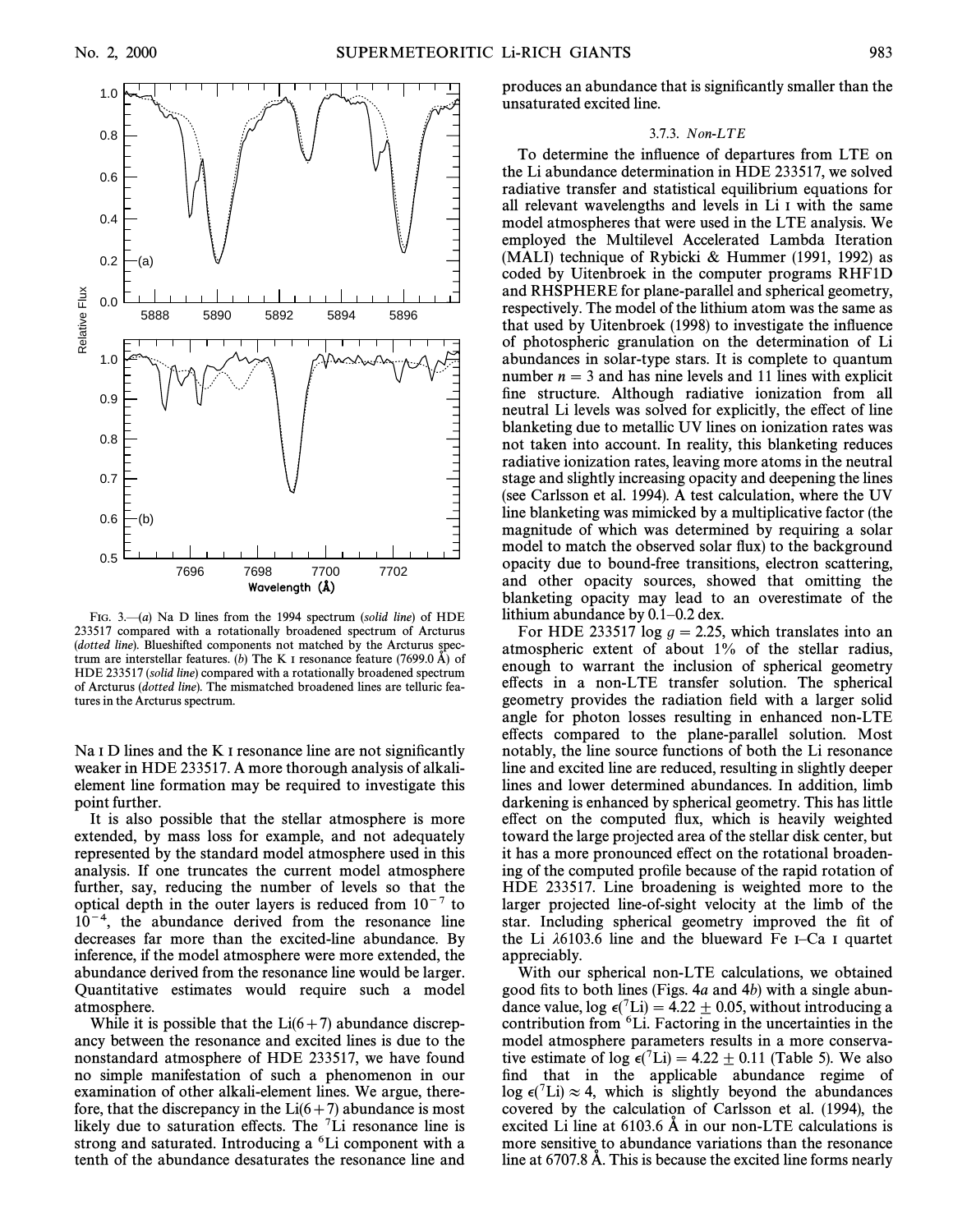

FIG. 4.—Li I (a)  $\lambda$ 6707.8 resonance and (b)  $\lambda$ 6103.6 excited lines of HDE 233517 (solid lines) are shown together with the synthetic fits (dotted lines) calculated with the effects of spherical geometry under non-LTE conditions.

in LTE on the steeper part of the Planck function so a small variation in opacity results in considerable line-core intensity variation. The resonance line, on the other hand, forms in a region where its source function is almost flat due to scattering in the line itself, making the line depth much less sensitive to abundance variations.

Although we did not calculate non-LTE  $Li(6+7)$  abundances, we note that given the direction and magnitude of the non-LTE corrections (Carlsson et al. 1994), this will serve to increase the already significant discrepancy between the excited and resonance line based abundances.

#### 4. HD 9746: ANALYSIS AND RESULTS

In light of our findings for HDE 233517, we have reexamined our previous result for the Li-rich giant HD 9746 (Fekel & Balachandran 1993), whose basic observational properties are listed in Table 1. With  $T_{\text{eff}} = 4400 \text{ K}$  and  $\log a = 3.0$  our earlier  $\text{Li}(6+7)$  analysis of the Li Lreso- $\log g = 3.0$ , our earlier Li(6+7) analysis of the Li I resonance line yielded log  $\epsilon$ (Li) = 2.8.

#### 4.1. Atmospheric Parameters

The  $T_{\text{eff}} = 4400 \text{ K}$  from Fekel & Balachandran (1993) The retained This is in good agreement with the value of was retained. This is in good agreement with the value of 4420 K derived by Brown et al. (1989). The previously adopted gravity of HD 9746 was an estimate based on its luminosity class (Fekel & Balachandran 1993). Here we have computed a more precise value of  $\log g = 2.3 \pm 0.2$ 

dex from an assumed mass of 2.0  $M_{\odot}$  and the Hipparcos parallax of  $0.00777 \pm 0.00082$  (Perryman et al. 1997). The microturbulent velocity was assumed to be 1.5 km  $s^{-1}$ .

#### 4.2. Lithium

With the revised model atmosphere parameters, the earlier Li I  $\lambda$ 6707.8 resonance-line spectrum and the newly acquired KPNO coudé spectrum of the Li  $\iota$  16103.6 excited line were reanalyzed with and without <sup>6</sup>Li under conditions of both LTE and non-LTE. Under LTE, when <sup>6</sup>Li is included in the analysis, the resulting abundances are  $\log \epsilon$ (<sup>7</sup>Li) = 3.00  $\pm$  0.18 and 3.40  $\pm$  0.18 from the resonance and excited lines, respectively. Analysis of the resonance feature with 7Li alone alters the abundance value to log  $\epsilon$ (Li) = 3.85  $\pm$  0.18 and the excited-line result, in better agreement, to  $\log \epsilon(Li) = 3.50 \pm 0.18$ . These results are listed in Table 5.

The non-LTE analysis of both features followed the same procedure outlined in § 3.7.3. While  $\log g = 2.3$  for HD 9746 is the same as that of HDE 233517, because of its smaller  $v \sin i$  value of 9 km s<sup>-1</sup>, spherical geometry had a smaller effect on the abundance derived from the Li I excited line of HD 9746. Both Li I lines were fitted with  $\log \epsilon$ <sup>(7</sup>Li) = 3.75  $\pm$  0.05 (Figs. 5a and 5b). Factoring in the errors due to the uncertainties in the model atmosphere parameters results in a more conservative estimate of  $\log \epsilon$ (<sup>7</sup>Li) = 3.75  $\pm$  0.16 (Table 5). Table 4 lists the equivalent width of the Li I resonance and excited lines as derived



FIG. 5.—Li I (a)  $\lambda$ 6707.8 resonance and (b)  $\lambda$ 6103.6 excited lines of HD 9746 (solid lines) are shown together with the synthetic fits (dotted lines) calculated with the effects of spherical geometry under non-LTE conditions.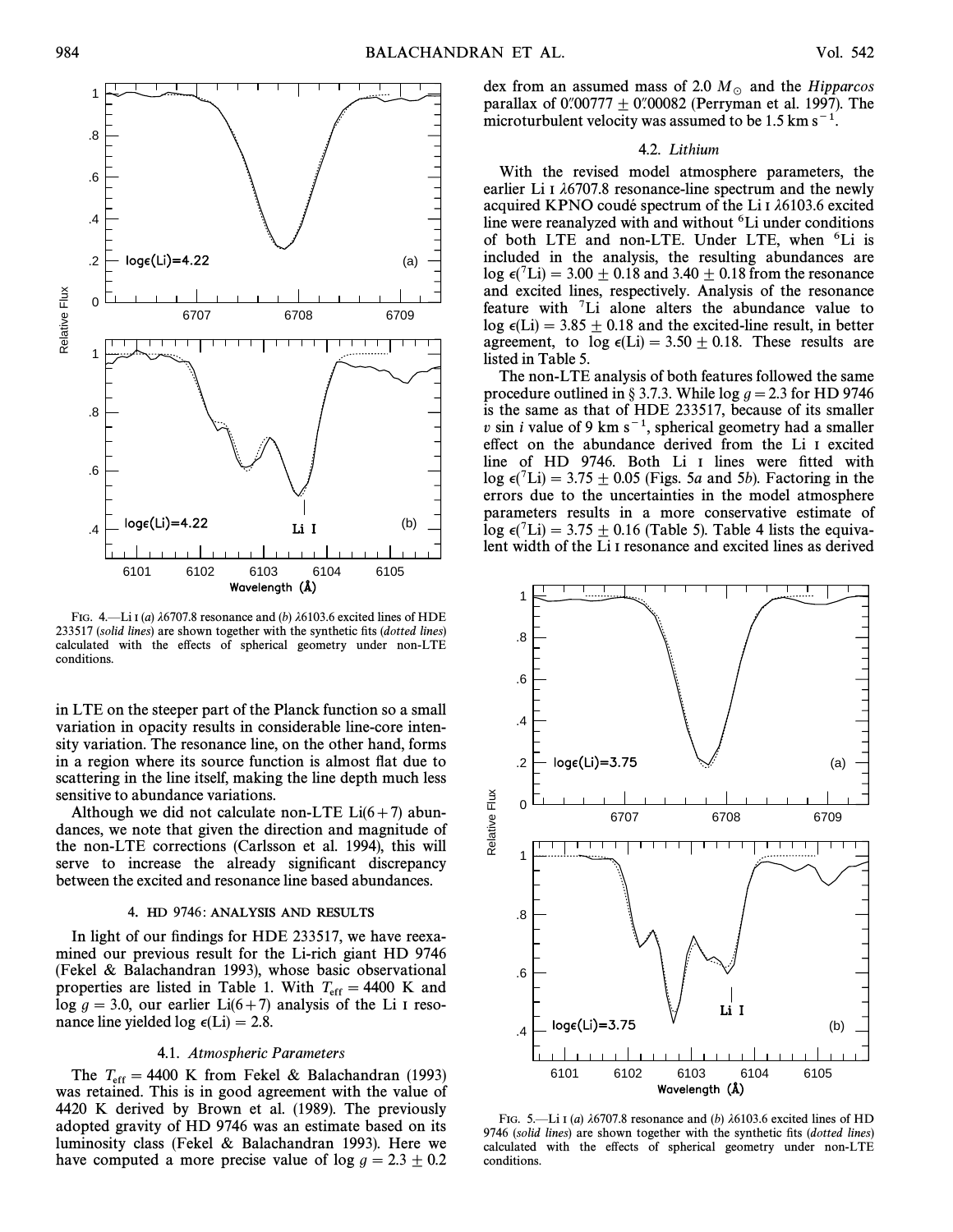from the spectral synthesis. As for HDE 233517, we note that non-LTE corrections to the  $Li(6+7)$  abundance (Carlsson et al. 1994) will serve to increase the di†erence between the resonance- and excited-line abundances.

Pavlenko, Savanov, & Yakovina (1999) have recently carried out both LTE and non-LTE analyses of the Li I lines in HD 9746. Their atmospheric parameters of  $T_{\text{eff}} = 4420$ , log  $g = 2.3$ , and  $\zeta = 1.4$  km s<sup>-1</sup> are in good agreement with ours. They do not include <sup>6</sup>Li in their analyses. Their final non-LTE result of log  $\epsilon$ (Li) = 3.65 is in reasonable agreement with our result of 3.75. However, their LTE resonance-line abundance is 0.15 dex larger than ours, and their non-LTE correction of 0.4 dex for the resonance line is twice as large as ours. Pavlenko & Magazzu (1996) plot differences between the non-LTE abundance corrections computed by them and by Carlsson et al. (1994) for dwarfs, which are typically of order 0.1 dex. The difference between our results and those of Pavlenko et al. are probably due to slight differences in the atmospheric and atomic models used. For example, we used a mixing length of  $L/H = 1.25$ , whereas Pavlenko et al. used 1.5. This affects the steepness of the temperature gradient deep in the atmosphere, which in turn determines the amount of non-LTE overionization of lithium.

#### 5. DISCUSSION

#### 5.1. Evolutionary Status

Although the lack of a Hipparcos parallax (Perryman et al. 1997) for HDE 233517 precludes a determination of its luminosity, we can compute a minimum value. As with other chromospherically active stars, the photometric variability of HDE 233517 results from star spots in a nonuniform distribution that rotate in and out of view. Thus, we adopt the mean photometric period as the rotation period of the star. The rotation period of  $47.9 \pm 0.6$  days and v sin  $i = 17.6 \pm 1.0$  km s<sup>-1</sup> result in R sin  $i = 16.7 \pm 1.0$  $R_{\odot}$ . This value, combined with our mean  $T_{\text{eff}} = 4475 \pm 100$ <br>K, produces a minimum luminosity of 100 + 14 L. Com-K, produces a minimum luminosity of 100  $\pm$  14  $L _{\odot}$ . Comparison with the models of Palla & Stahler (1990) indicates that this minimum luminosity for HDE 233517 is a factor of 10 above the stellar birth line, ruling out a pre-mainsequence status. Our  $T_{\rm eff}$  and the relations of Flower (1996) produce a minimum  $M_v = 0.37 \pm 0.19$  mag and a minimum<br>distance of 617 + 80 pc. The latter is consistent with the distance of 617 $\pm$  80 pc. The latter is consistent with the value estimated from its spectral type by Fekel et al. (1996).

The Hipparcos parallax (Perryman et al. 1997) and the assumption of no ISM reddening for HD 9746 produce  $M_V = 0.37 \pm 0.23$  mag. Adopting the bolometric correction from Flower (1996) results in  $L = 87 \pm 20$   $L_{\odot}$ , which with the adopted  $T_{\text{eff}} = 4400 \pm 150$  K produces a radius of  $16.1 \pm 2.2$  P. These parameters are nearly identical to the 16.1  $\pm$  2.2  $R_\odot$ . These parameters are nearly identical to the minimum values calculated for HDE 233517. The position of HD 9746 on the H-R diagram and its  ${}^{12}C/{}^{13}C$  ratio of  $28 \pm 4$  (Brown et al. 1989) clearly identify it as a post-mainsequence giant.

The derived properties for both giants are listed in Table 6.

#### 5.2. Other Supermeteoritic Li-rich Giants?

Of all the first-ascent Li-rich stars that have been discovered so far (see Charbonnel & Balachandran 2000 for a compilation), HDE 233517 has the largest Li abundance. A comparable value has been claimed for HD 19745 by de la

TABLE 6

DERIVED PROPERTIES

| Parameter         | HDE 233517 <sup>a</sup> | $HD$ 9746 <sup>b</sup> |
|-------------------|-------------------------|------------------------|
| $R(R_{\odot})$    | $>16.7 + 1.0$           | $16.1 + 2.2$           |
| $L(L_{\odot})$    | $>100 + 14$             | $87 + 20$              |
| $M_{\rm r}$ (mag) | $< 0.36 + 0.19$         | $0.37 + 0.23$          |
| $d$ (pc)          | $>617 + 80$             | $129 + 13$             |

<sup>a</sup> Minimum values derived from  $v \sin i$  and  $P_{\text{rot}}$ .

**b** Values derived from Hipparcos parallax.

Reza  $\&$  da Silva (1995), but their analysis is highly uncertain. The effective temperature of HD 19745 was obtained merely by remarking on the spectral similarity with the Hyades giant  $\gamma$  Tau. The LTE abundance from the  $\lambda$ 6707.8 line is not listed, as the authors were unable to simultaneously fit the wings and core of the Li<sub>I</sub> resonance line, a problem we do not encounter in HDE 233517. Although  $\gamma$ Tau is a metal-rich Hyades giant, de la Reza & da Silva (1995) adopted a metallicity of  $[Fe/H] = -0.05$ , which they used to determine the oscillator strengths of the Fe I, Ca I, Fe I, Fe I quartet blueward of the Li I  $\lambda$ 6103.6 excited line. These oscillator strengths were then used in the subsequent analysis of HD 19745. Given the e†ective temperature and oscillator strength uncertainties, the LTE Li abundance of  $log \epsilon(Li) = 4.08$  obtained from the  $\lambda$ 6103.6 excited line is probably far more uncertain than the 0.1 dex error stated by the authors. Their non-LTE analysis adds further confusion. The non-LTE abundance required to match the profiles of both the excited and resonance Li I lines in HD 19745 is listed as  $log \epsilon(Li) = 4.75$  by the authors, resulting in a non-LTE correction of  $+0.67$  dex for the  $\lambda$ 6103 excited feature. This is not corroborated by Carlsson et al.'s (1994) calculations, from which a correction of  $+0.1$  dex may be computed. The Li I excited feature does indeed appear to be very strong in the spectrum of HD 19745 (Fig. 4 of de la Reza  $\&$  da Silva 1995), but, in the final analysis, the published abundance is highly uncertain. The Li abundance of HDE 233517, therefore, remains uniquely high among first-ascent Li-rich giants.

## 5.3. Origin of the Lithium Excess

In HDE 233517 and HD 9746 we have demonstrated that the 7Li abundances from the resonance and excited Li I lines are in better agreement when <sup>6</sup>Li is excluded from the spectral synthesis, suggesting that  ${}^{7}$ Li has been freshly synthesized in the stellar interior. Further evidence for  $\mathrm{^{7}Li}$  production comes from Castilho et al.'s (1999) study, which suggests that normal dilution of Be has occurred in two Li-rich giants, HD 146850 and HD 787. Another study of Be, based on IUE data, was carried out in two other Li-rich giants, HD 9746 and HD 112127 (de Medeiros et al. 1997). The authors claimed that there is no sign of significant Be  $\text{II}$ features in these giants, indicating that Be dilution has occurred, but the results are more uncertain. Additional studies of Be abundances in Li-rich giants would be most useful.

Charbonnel & Balachandran (2000) have recently compiled a list of Li-rich giants from the literature. Using Hipparcos parallaxes, they calculated the luminosities of the stars and derived their masses from evolutionary tracks. An important result of this exercise was their finding that not all the stars that have previously been classified as Li-rich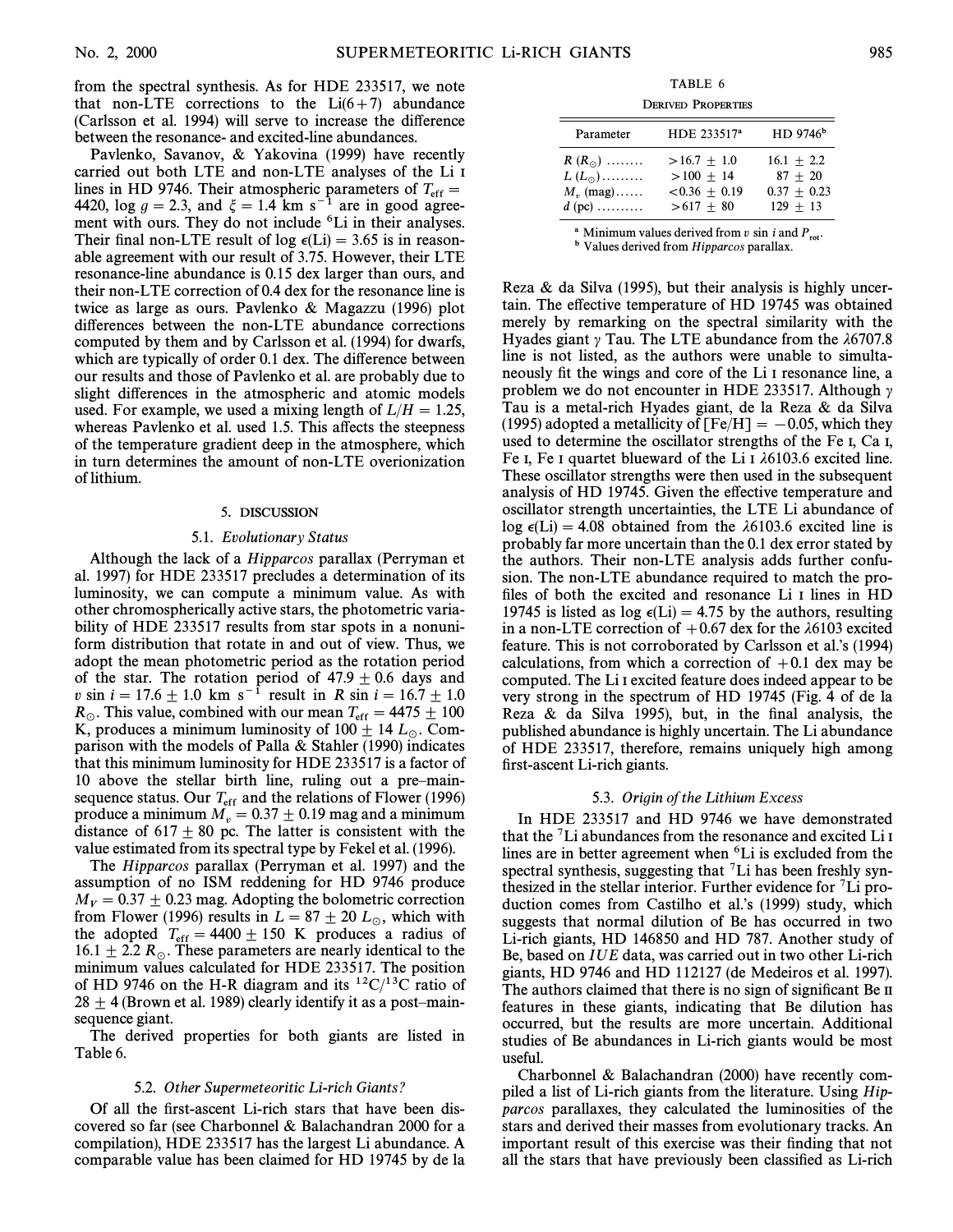are truly so; of the 20 Li-rich stars in their list, eight are either in the process of undergoing dilution or have completed a normal level of Li dilution and are thus Li-normal. Based on their positions on the H-R diagram and the internal structure of stars at those stages of evolution, Charbonnel & Balachandran (2000) hypothesized that Li is produced at two evolutionary phases on the red giant branch, which coincide with the close proximity of the surface convection zone to the hydrogen-burning shell. In low-mass stars (i.e., those that later undergo the helium flash), the first episode occurs during the red giant bump phase when the hydrogen-burning shell advances through the mean molecular weight gradient left behind by the first dredge-up. Once this barrier is erased, an as yet unidentified mixing process bridges the gap between the base of the convective zone and the hydrogen-burning shell. Material in the 3He-rich envelope is subjected to temperatures high enough to convert <sup>3</sup>He into <sup>7</sup>Be via the Cameron-Fowler (1971) process:  ${}^{3}$ He( $(\alpha,\gamma)$ <sup>7</sup>Be. The freshly synthesized <sup>7</sup>Be is rapidly transported to cooler regions where it subsequently decays into <sup>7</sup>Li via <sup>7</sup>Be( $e^-$ ,v)<sup>7</sup>Li. In intermediate-mass stars, which do not undergo the helium shell flash, the mean molecular weight gradient is not erased until the star is burning He in its core, i.e., until the star is a clump giant. Therefore, mixing leading to  $\mathrm{T}$ Li production does not occur during the first-ascent red giant phase but instead during the early-asymptotic giant branch (AGB) phase when the convective envelope deepens in response to core He exhaustion. Low-mass stars may also go through a second episode of Li enrichment at this phase.

The nonstandard or  $\mathrm{``extra''}$  mixing required to produce the connection between the convection zone and the hydrogen-burning shell is not mandated by the Li observations alone. Rather, it was first postulated to explain the marked decrease in  ${}^{12}C/{}^{13}C$  ratio in first-ascent red giants to values below those predicted by the standard models due to first dredge-up (e.g., Sweigart & Mengel 1979). Li production is the first step in this mixing process; CN cycle processing, which produces the observed decrease in the carbon-isotope ratio, follows as a result of deeper mixing. The latter is observed to have occurred in 96% of all lowmass field giants that have evolved past the red giant bump (Charbonnel & do Nascimento 1998). Such mixing is therefore ubiquitous. Charbonnel & Balachandran (2000) pointed out that once the convection zone material is mixed deep enough to undergo CN processing in the hydrogenburning shell, the temperature is too high for  $\mathrm{^{7}Li}$  to survive, and, hence, the Li-rich phase must be short.

HDE 233517 and HD 9746 provide very strong support for the hypothesis of Charbonnel & Balachandran (2000). Although there is no Hipparcos parallax for HDE 233517, our luminosity estimate of  $\geq 100 L_{\odot}$  puts it at the red giant bump. From its Hipparcos luminosity estimate and a comparison with evolutionary tracks, the position of HD 9746 on the H-R diagram is in close proximity to that of HDE 233517. The extreme Li abundances of HDE 233517 and HD 9746 demonstrate that Li production has occurred at or prior to this phase. Two other Li-rich giants, HD 219025 and the lower mass (1.1  $M_\odot$ ) star HD 112127, are members of this clump. According to the hypothesis of Charbonnel & Balachandran (2000), peak  $\mathrm{^{7}Li}$  values are not expected to accompany low  ${}^{12}C/{}^{13}C$  ratios, and, indeed, this is consistent with the observations known to date. With standard  $12^1C^{13}C$  ratios of 28  $\pm$  4 (Brown et al. 1989) and 22  $\pm$  7 (Wallerstein & Sneden 1982), respectively, HD 9746 and HD 112127 [log  $\epsilon$ (Li) = 2.7] have not yet undergone the deeper mixing that will trigger the CN cycle and lower the carbon-isotope ratios to nonstandard values. However, with masses comparable to HD 9746 and HDE 233517 and residing in the same Li-rich clump, HD 148293 and HD 183492 have lower carbon-isotope ratios of 16 and 9, respectively (Berdyugina & Savanov 1994), and lower Li abundances of log  $\epsilon$ (Li) = 2.0 (Brown et al. 1989). This is consistent with the hypothesis that CN processing has begun in these giants leading to a decline in Li from a possible peak value of  $1-2$  dex higher.

The hypothesis of Charbonnel & Balachandran (2000) appears to have identified with some certainty the firstascent evolutionary phase where Li-rich giants form. However, the number of giants found so far in this evolutionary stage is quite small. Identification of additional cool giants with  $log \epsilon(Li) \geq 2.0$  and determination of their  $12^1C^{13}C$  ratios may impose additional constraints on the hypothesis and any proposed mixing mechanism. A measurement of the carbon-isotope ratio of HDE 233517 would be most useful.

#### 5.4. Clues to Understanding the Mixing Process

The driver behind the extra-mixing process continues to remain enigmatic.

Rotational mixing has long been cited as a likely candidate (Sweigart & Mengel 1979). A connection with rapid rotation and chromospheric activity was made by Fekel & Balachandran (1993). Although most red giants are slow rotators, rapid rotation has been seen in a few isolated single stars, FK Comae being the most well-known example. Simon & Drake (1989) suggested that the rapid rotation observed on the surfaces of these stars may originate when the surface convective envelope deepens and dredges up angular momentum from an internal reservoir. The transfer of angular momentum creates a dynamo that results in chromospheric activity. Following up on this, Fekel & Balachandran (1993) measured Li abundances in a number of chromospherically active single giants and found many of them to have high Li abundances. Hence, they suggested that the dredge-up of angular momentum was accompanied by the dredge-up of  $7B$ e-rich material. It must be noted, however, that the spin-up of the surface of a red giant requires a vast reservoir of angular momentum. In the only star that has been probed in some detail, the Sun, helioseismology has not detected such a reservoir (Tomczyk, Schou, & Thompson 1995; Charbonneau et al. 1998). Fekel & Balachandran (1993) pointed out that a one-to-one correlation between high Li abundances, rapid rotation, and chromospheric activity would not be expected, since the timescales for enhancement and depletion of Li are not necessarily the same as the timescales for rotational spin-up and spin-down, or for increased or decreased Ca II H and K emission. There is also no direct correlation between the strength of chromospheric activity and the magnitude of the Li abundance. For example, HD 9746 has by far the stronger level of chromospheric activity, but its Li abundance is significantly smaller than HDE 233517.

De la Reza, Drake, & da Silva (1996) and de la Reza et al. (1997) have argued that Li enrichment is accompanied by mass loss. Their claim is based on the distribution of Li-rich giants in an IRAS color-color plot. They found that many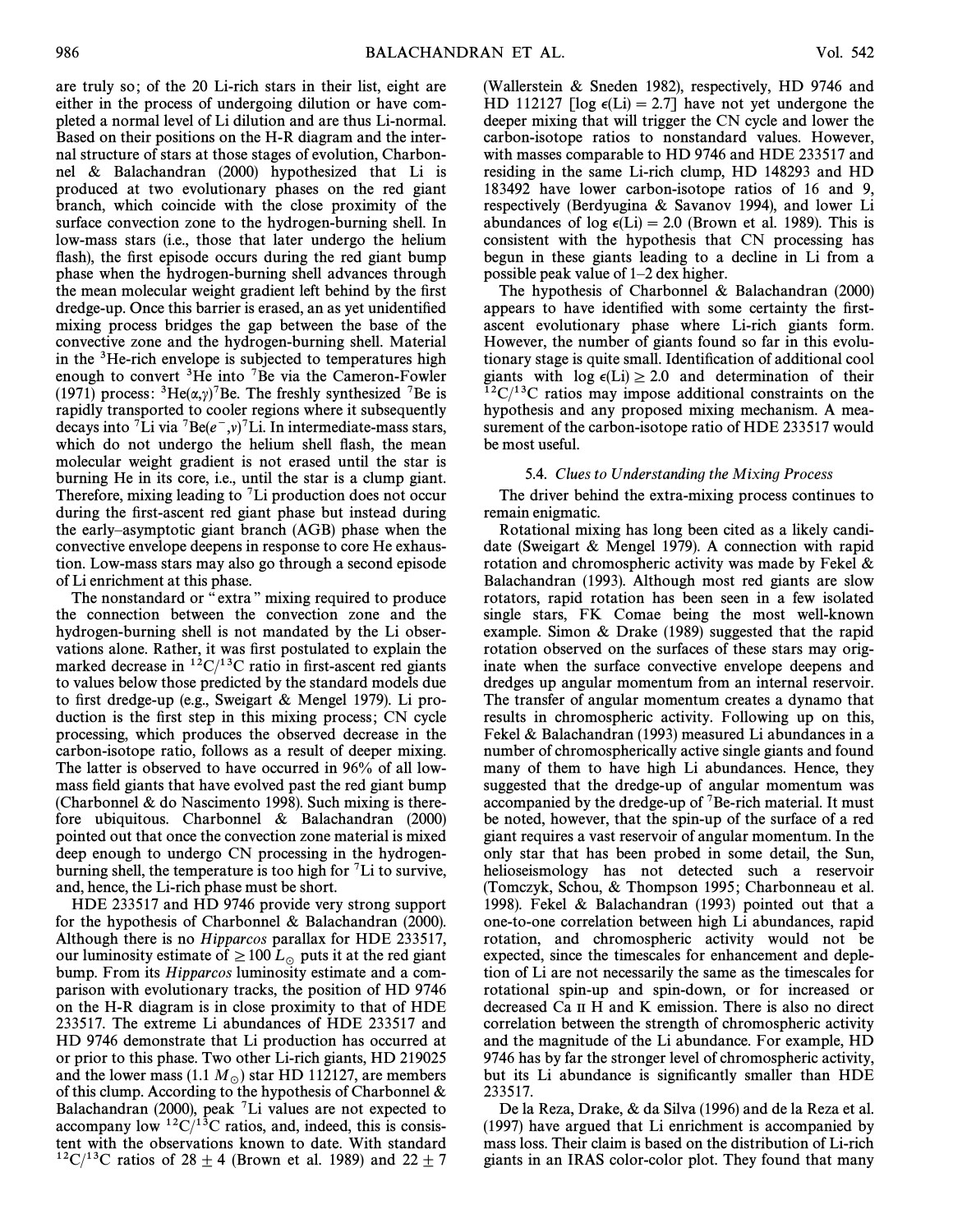Li-rich giants show excess in the  $25-12 \mu m$  color and particularly in the  $60-25 \mu m$  color. HDE 233517 does indeed have excesses in both IRAS colors, and the unusual  $H\alpha$ profile (Fekel et al. 1996) provides evidence for mass loss. The changes seen in the H $\alpha$  and Na D line profiles (Fig. 2) are indicative of variations in the mass-loss rate of the star. In the differenced Na D spectrum, the double-peaked profile with velocities of  $-25$  and  $+3$  km s<sup>-1</sup> suggests at least two episodes of mass loss. With a velocity of  $-25$  km  $s^{-1}$  the more recent episode is much more energetic than predicted by de la Reza et al.'s (1996) model. We note that, although there appear to be changes in the mass-loss rate of HDE 233517 between 1994 and 1996, there is no change in its Li content or its rotational velocity.

Although de la Reza et al. (1996, 1997) claimed that all stars between 1 and 2.5  $M_\odot$  undergo such mass loss and Li enrichment, they present no evidence for this sweeping claim. Following de la Reza et al.'s suggestions, Fekel  $\&$ Watson (1998) and Jasniewicz et al. (1999) independently examined a number of infrared-excess stars but found no new Li-rich giants. Furthermore, Charbonnel & Balachandran (2000) have concluded that giants such as HD 108471, HD 120602, and HD 31993, which have an infrared excess and were previously characterized as Li-rich, are in fact Li-normal giants. Although some Li-rich stars certainly have infrared excesses, clearly there is no one-to-one correspondence between present Li excess and mass loss.

There is little disagreement among the various studies that, if 7Li is indeed manufactured in the Li-rich giants as our results argue, it must occur by the Cameron-Fowler (1971) process. Following the hot-bottom convectiveenvelope model for Li production in the higher mass AGB stars (Sackmann & Boothroyd 1992), Sackmann & Boothroyd (1999) have suggested an ad hoc two-stream " conveyer belt" circulation model to transport material created via the Cameron-Fowler (1971) process from the vicinity of the hydrogen-burning shell to the convection zone in first-ascent red giants. By controlling the ascending and descending streams, the model is able to produce surface Li abundances as large as  $log \epsilon(Li) = 4.0$  when mixing is continuous along the red giant branch. Given Charbonnel & Balachandran's (2000) finding that <sup>7</sup>Li production is not continuous but rather occurs at discrete evolutionary phases on the red giant branch, it appears that the observed behavior is better simulated by a short-lived mixing episode under the assumption of a particularly fast stream in Sackmann & Boothroyd's (1999) models. While Sackmann  $& Boothroyd's$  (1999) model may explain the logistics of Li production, it does not identify or explain the driving mechanism.

A possible alternative to a giant's internal Li production is the accretion of a planet's Li-rich material by an expanding red giant envelope (Alexander 1967; Brown et al. 1989). Since the discovery of short-period planets around solarlike stars (e.g., Mayor & Queloz 1995), there has been a more extensive presentation and analysis of this mechanism (Siess & Livio 1999). The accumulated observational evidence, however, now makes it abundantly clear that this process cannot viably explain the Li-rich giants. The accretion of a planet would result in the simultaneous enhancement of  ${}^{6}$ Li, <sup>7</sup>Li, and Be. The lack of  ${}^{6}$ Li in the spectra of HDE 233517 and HD 9746 and the lack of Be enrichment suggested in four other Li-rich giants is strong evidence against this scenario. Furthermore, it is difficult to produce the large Li abundances seen in HDE 233517 and HD 9746 by ingesting planets with meteoritic Li compositions. Acknowledging this fact, Siess & Livio (1999) suggest that planet ingestion may trigger mixing leading to  $\mathrm{^{7}Li}$  production by the Cameron-Fowler (1971) process. This gives planet ingestion only an incidental role in the formation of very Li-rich giants. Finally, there is no particular reason why planetary accretion should have taken place preferentially at the two clumps on the H-R diagram where Charbonnel & Balachandran (2000) have found all the Li-rich giants to be located. The Li evidence therefore suggests that, at best, the formation of an Li-rich giant by the accretion of a planet is very rare indeed.

#### 6. CONCLUSIONS

The post-main-sequence stars HDE 233517 and HD 9746 have supermeteoritic  ${}^{7}$ Li abundances. By the inclusion and exclusion of 6Li in the syntheses, we have shown that consistent  ${}^{7}$ Li abundances are obtained only when  ${}^{6}$ Li is absent in the stellar atmosphere. This provides evidence for fresh 7Li synthesis and excludes both preservation of primordial Li and planetary accretion as viable scenarios for the formation of Li-rich giants.

Although the mixing process remains enigmatic, we suggest that rapid rotation, excess chromospheric activity, and mass loss may all be symptoms that are triggered by the same process that leads to Li enrichment. The difference of 0.5 dex in Li between HDE 233517 and HD 9746 suggests that the efficiency of the mixing process may differ from star to star, but the statistics are currently too poor to provide meaningful constraints for models.

We hope that the additional clues we have unearthed in the Li-rich giants HDE 233517 and HD 9746 will provide further constraints on mixing models that seek to explain the production of  ${}^{7}$ Li in giants.

S. C. B. is pleased to acknowledge support from NSF grants AST 96-18335 and AST 98-19870. This research has been supported in part by NASA grants NCC5-96 and NCC5-228 (which fund Tennessee State University's Center for Automated Space Science) and NSF grant HRD-9706268 (which funds TSU's Center for Systems Science Research).

#### REFERENCES

Anders, E., & Grevesse, N. 1989, Geochim. Cosmochim. Acta, 53, 197

- Alexander, J. B. 1967, Observatory, 87, 238 Berdyugina, S. V., & Savanov, I. S. 1994, Astron. Lett., 20, 639 Brown, J. A., Sneden, C., Lambert, D. L., & Dutchover, E. 1989, ApJS, 71, 293
- Cameron, A. G. W., & Fowler, W. A. 1971, ApJ, 164, 111
- Carlsson, M., Rutten, R. J., Bruls, J. H. M. J., & Shchukina, N. G. 1994, A&A, 288, 860
- Castilho, B. V., Spite, F., Barbuy, B., Spite, M., de Medeiros, J. R., & Gregorio-Hetem, J. 1999, A&A, 345, 249
- Charbonneau, P., Tomczyk, S., Schou, J., & Thompson, M. J. 1998, ApJ, 496, 1015
- Charbonnel, C., & Balachandran, S. C. 2000, A&A, 359, 563 Charbonnel, C., & do Nascimento, J. D., Jr. 1998, A&A, 336, 915
- 
- de la Reza, R., & da Silva, L. 1995, ApJ, 439, 917
- de la Reza, R., Drake, N. A., & da Silva, L. 1996, ApJ, 456, L115
- de la Reza, R., Drake, N. A., da Silva, L., Torres, C. A. O., & Martin, E. L. 1997, ApJ, 482, L77
- de Medeiros, J. R., Lèbre, A., de Garcia Maia, M. R., & Monier, R. 1997, A&A, 321, L37